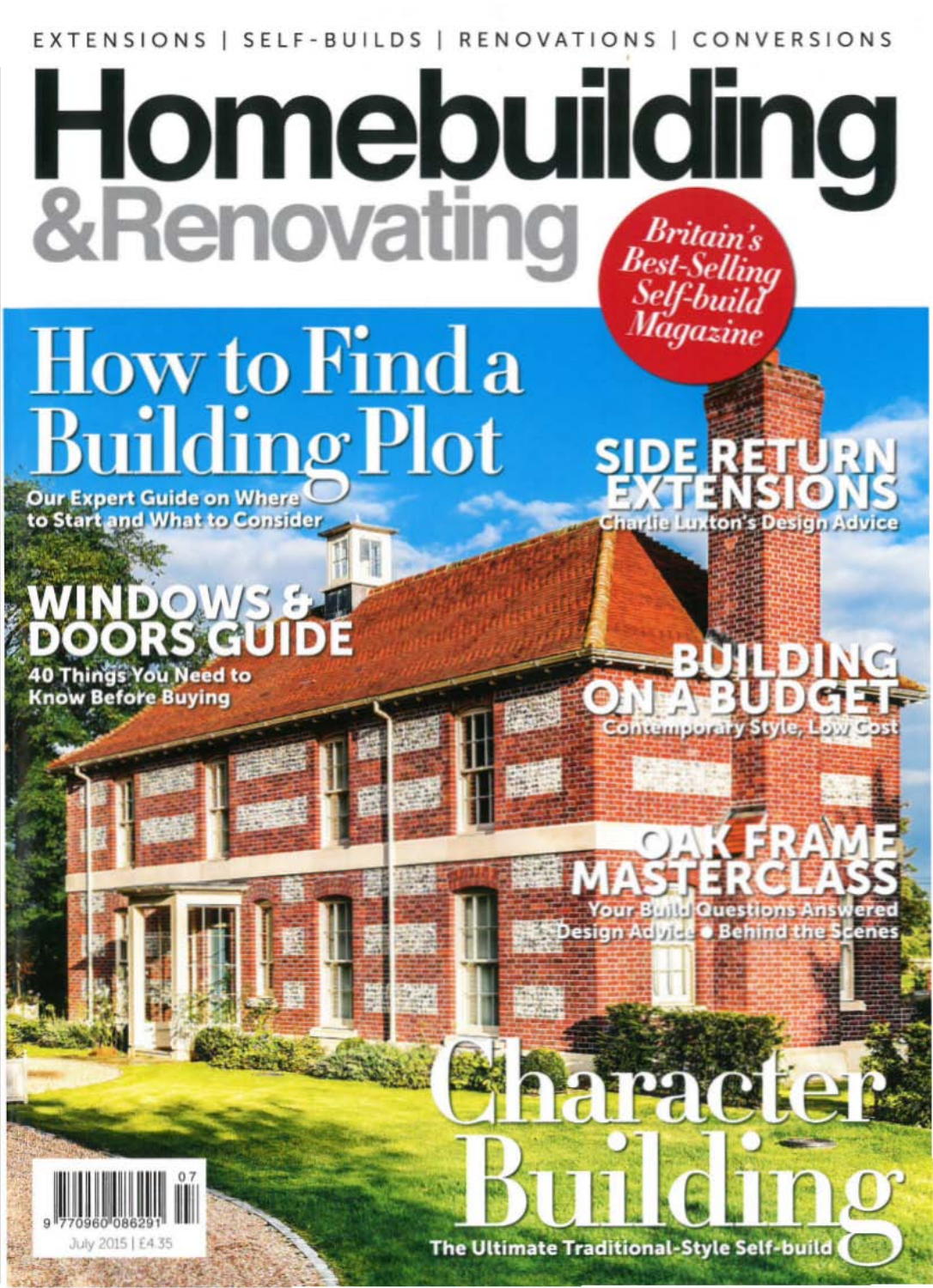**OAK FRAME HOMES** 



### An Oak Renaissance

Self-build has been a driving force in the revival of this ancient building method. We explore what to consider before building using this natural material, and how oak framing has evolved in the 21st century

here's no denying it - oak framing is going through a renaissance, and its popularity shows no signs of abating. But why has this ancient building method become the backbone of many an individual home of the late 20th and 21st century? "Unlike many of our modern homes where everything is covered up by plasterboard, the appeal of oak frame is about the intrigue. and interest of seeing the structure on show; it's also about the craftsmanship which goes into creating the frame," says Paul Edmunds of Welsh Oak Frame. "Many people have a connection with this tactile material too."

The versatility of oak frame - it can suit both a traditional and contemporary home (cast your eyes over the images above if

you need proof) - is another big draw. No two oak frame homes are exactly alike - it's a building method which lends itself to creating a unique, one-off home which, after all, is what self-build is all about. "The main styles are 'traditional', which have lots of timber and tend to look like medieval buildings, 'barn' which have more of an open feel, with less timber but plenty of curved pieces, and 'contemporary' which has a modern look with less curved timber and perhaps stainless steel connections," explains Westwind Oak's Rupert Newman.

"There are different levels of exposure which can be achieved with oak framing too - you can have just the basic principal members on show, or you can increase the content of oak by exposing the floor joists and rafters for example," adds Paul Edmunds.





### Where to Start

The starting point is arguably choosing to build in oak frame in the first instance. While it's not impossible to choose a designer or architect to design a home for you and then opt to build in oak frame, deciding on oak frame from the outset and designing and detailing the house accordingly is by far the more cost-effective and successful option. So too is choosing a designer or architect, then a contractor, with experience building using this material.

There are two main things to bear mind: one relates to the design and the other to the construction," explains Andy Parker of The Complete Oak Home. "To begin, the most efficient oak frame homes are those based on an understanding of span and bays (of which an experienced designer will have a working knowledge of the possibilities and limitations) + oak frame design is based on a grid system. It's worth noting though that fust because it's based on a grid system, does not mean that the house has to be rectangular or square - curved forms can also be created.

Turther along the process, during the construction drawings,<br>then it's about understanding oak as a construction material. If you<br>want to build a 15m-long masonry wall, for example, architects, designers and builders all know you'll need expansion joints; the material is well understood. Oak frame is less well understood by generalist architects and builders and yet the architectural detailng and the execution are crucial to lasting quality."

**Contemporary and Traditional Self-builds** 1: One of the benefits of an oak frame self-build is the instant character which this natural material brings - case in point. this new home by Qakwiights, which looks as if it could have stood on this site for centuries: 2: A glazed gable end provides a connection between inside and out on this home by The Complete Oak Home: 3: Showcasing how oak can create a characterful interior is this self-build designed by Rodenck James Architects -- the frame was provided by Carpenter Oak Ltd. 4: Dak frame is versatile enough to create contemporary spaces. as this home by Carpenter Oak & Woodland goes to show

modern construction techniques," comments Andy Parker of The Complete Oak Home. SIPs (structural insulated panels) are typically used, however many of the larger companies provide their own systems. Welsh Oak Frame offer their Eco Wall system; Border Oak provide a number of options, including their Artisan Cassette Panel which is designed to meet Level 4 of the Code for Sustainable Homes as standard. Oakwrights provide three options too: WrightWall Natural, WrightWall Light and their 3i Infill Panel System. "WrightWall Natural is our premium wall and roof closed panel system, providing an exceptional thermal performance using 100% recyclable materials. It delivers an airtight encapsulation system using breathable cellulose fibre," explains Alex Edey, Oakwrights' >>

### Modern-Day Oak Framing

One of the biggest challenges faced by the oak framing industry in the past decade is increasingly stringent Building Regulations, and the drive to create airtight, highly insulated new homes-but it's arguably a challenge which has been met with full gusto. In traditional oak framing, the frame would be exposed both inside and out, with infill panels - typically of wattle and daub and lathe, or brick - in between. However, the problem with this technique in the modern housebuilding arena is one of cold bridging - the concept that cold can be transferred into the house (and heat can escape) when materials bridge outside to inside

The solution adopted by most involves keeping the frame as an internal feature and wrapping it within an insulated and airtight envelope - an 'encapsulation' system, as it is often referred to - which can in turn be clad in a range of materials including timber, brick, flint and stone. "While oak frame was used as long as 700 years ago, technically modern-day oak frame houses are very different - they've been brought into the 21st century with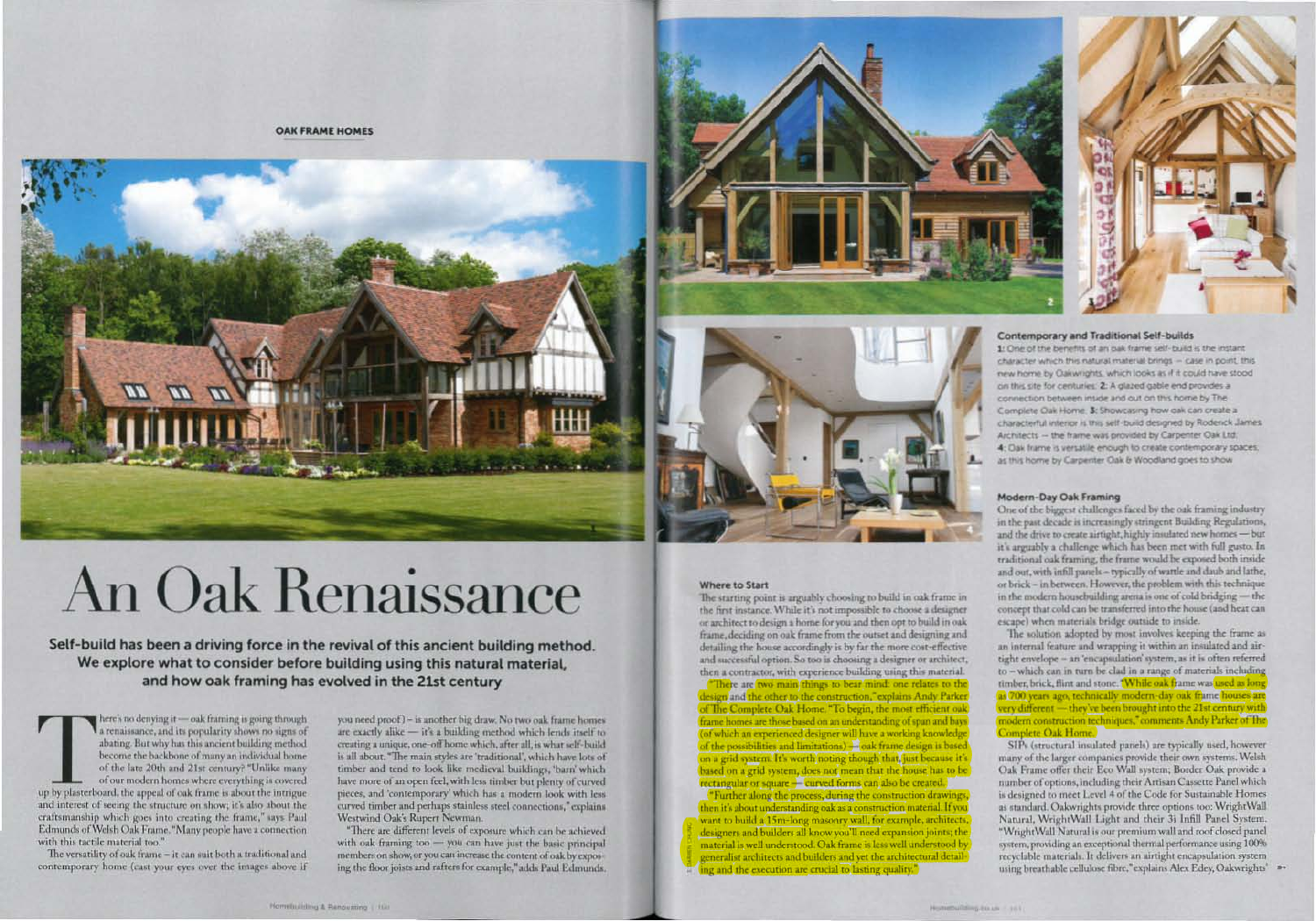### OAK FRAME HOMES A BEGINNER'S GUIDE



Encapsulations Manager. "WrightWall Light is the Oakwrights standard wall and roof system; designed and detailed specifically to achieve high levels of insulation and airtightness."

The third option allows the frame to be expressed externally. "The 3i Infill Panel System is Oakwrights modern-day solution to an age-old problem. The 3i System works as a floating panel within the oak frame. Highly insulated and with advanced weather resistance, the system is designed to fit within and allow for movement of the traditional oak frame home, delivering enhanced thermal performance," says Bill Keir of Oakwrights.

"The beauty of the 3i panel is that it maintains the look of a traditional 'half-timbered' house externally, but is far more energy efficient and weatherproof. It has been thoroughly tested and approved by TRADA (the Timber Research and Development Association) and is accepted by the NHBC. The 3i panel system achieves a U value of 0.25W/m<sup>2</sup>K for the whole wall not just through the centre of the panel."

The use of glazing is another ideal way of showcasing the oak frame, too. "It is still possible to expose the oak frame using glazing - large areas of glass allow the frame to be seen both inside and out," adds Paul Edmunds of Welsh Oak Frame.

### Choosing an Oak Frame Company

All oak frame companies offer a bespoke service. Some are small, while others are well established as design and build businesses, catering mostly to the self-build market. Perhaps one of the biggest differences between them is the production method they use: some use machine cutting while others stay with traditional handmade work. Computer-controlled cutters are faster and potentially more accurate, but they usually require the oak to be planed beforehand, which can give the wood a slightly different look. On the other hand, machine cutting can sometimes achieve levels of complexity which would not be easy to replicate traditionally. Some who utilise computer-controlled cutters may still hand cut and scribe curved timbers, however.

The other key difference of note is the service offered. It's a misconception that all oak frame companies provide a full build or 'package' service - only a handful do. Many, however, will often allow you to choose the level of service you require - be it to supply, deliver and assemble the frame on site, or to build the







### One-Off Homes

1: A contemporary surroom and oak frame combine in this project by Carpenter Oak & Woodland, 2: Exposed ceiling joists and chamber beams create a cottage feel in this self-build by Welsh Oak Frame; 3: An oak frame, by Oakmasters, and timber cladding combine, bringing warmth to the vaulted ceiling in this striking new build, 4: This illustration from Welsh Oak Frame highlights the many elements which can go into creating an oak frame home